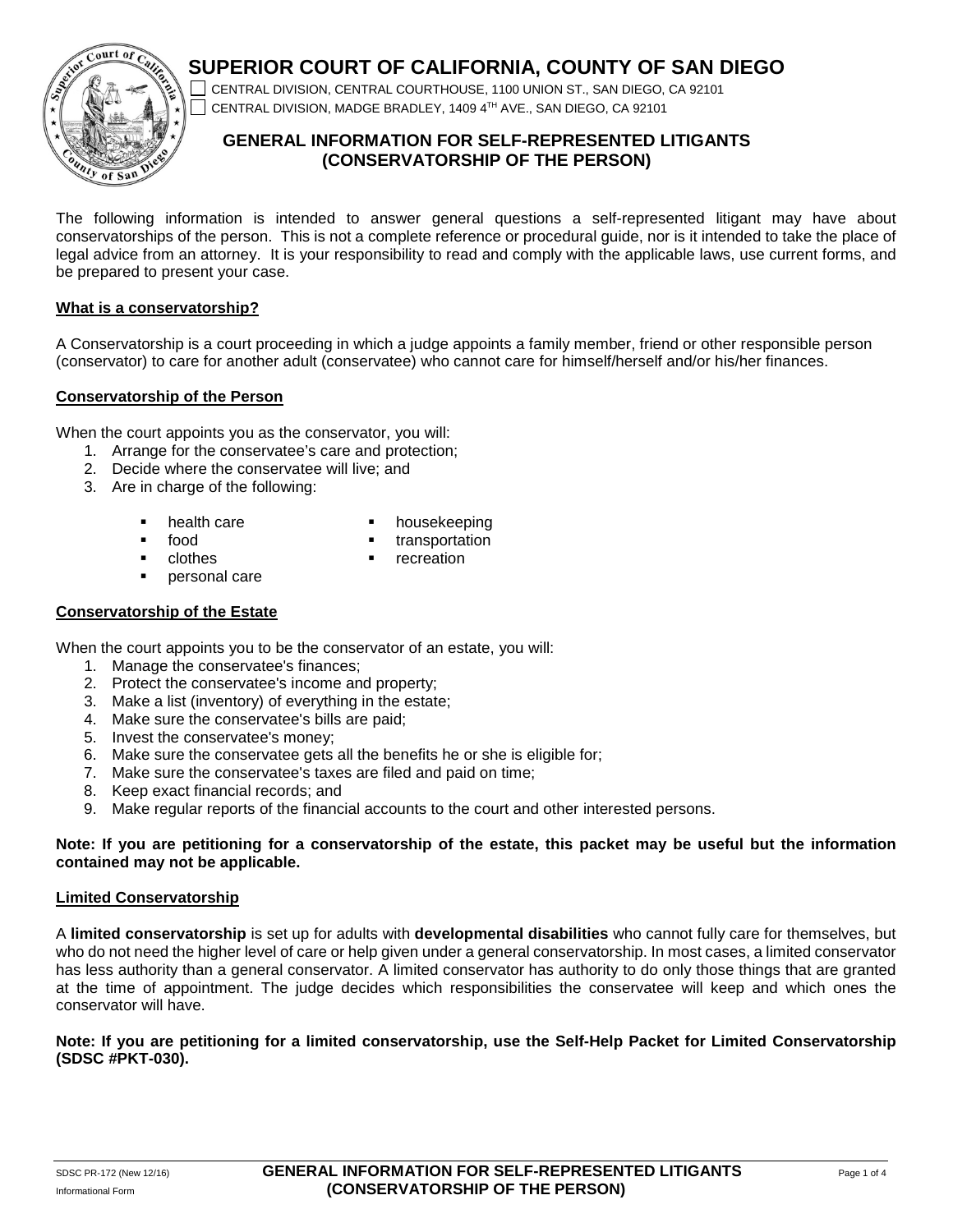## **What do I have to do to become a conservator of the person?**

To become the conservator of the person, you first have to file a petition and other forms with the court. You must fill out the following forms, available in the Probate Business Office and online at [www.sdcourt.ca.gov](http://www.sdcourt.ca.gov/) (click on Probate, then Forms):

## **Included in the Conservatorship of the Person Packet (SDSC #PKT-045):**

- **Petition for Appointment of Probate Conservator (JC Form #GC-310)**
- Citation for Conservatorship (JC Form #GC-320)
- Confidential Supplemental Information (JC Form #GC-312)
- Confidential Conservator Screening (JC Form #GC-314)
- Referral Information and List of Relatives (SDSC Form #PR-020)
- Duties of Conservator and Acknowledgment of Receipt of Handbook for Conservators (Probate Guardianships and Conservatorships) (JC Form #GC-348)

## **What do I have to do after I fill out the forms?**

- $\checkmark$  Make two copies of each completed form.
- $\checkmark$  File vour forms with the Probate Business Office at the location listed on page 1. There is a filing fee due at the time you file your papers. (Refer to sections "Is there a fee to file a conservatorship?" and "What if I don't have enough money to pay for the fees?" below.)
- $\checkmark$  The clerk will keep the original set of forms along with one copy. The second set of copies will be returned to you along with the scheduled hearing information.
- $\checkmark$  Serve a copy of the filed Petition for Appointment of Probate Conservator (JC Form #GC-310) on the proposed conservatee and all those entitled to notice as required by law. (Refer to the section "Serving Proposed Conservatee and All Required Parties" below.)
- $\checkmark$  Review "What happens after the hearing?" and "Investigations" on page 4.

## **Is there a fee to file a conservatorship of the person?**

Yes. There are court costs – the filing fee and the investigation fee, if required. The current fee amounts can be found on the court's Fee Schedule (SDSC Form #ADM-001), available in the Probate Business Office and online at [www.sdcourt.ca.gov.](http://www.sdcourt.ca.gov/)

## **What if I don't have enough money to pay the fee?**

If you cannot afford the fees, you can request a fee waiver from the court. All of the required forms can be found in the Fee Waiver Packet – Guardianships and Conservatorships (SDSC PKT #041) which is available in the Probate Business Office and online at [www.sdcourt.ca.gov](http://www.sdcourt.ca.gov/) (click Probate, then Forms). If your request is granted, all court related fees will be waived.

## **Serving Proposed Conservatee and Required Parties**

The law requires that the proposed conservatee, certain relatives, and agencies be served (given) a copy of the Petition for Appointment of Probate Conservator (JC Form #GC-310) with the related hearing information. This is sometimes referred to as "giving notice". **Someone else – NOT YOU – must serve the documents. You must follow the rules for service carefully, otherwise notice may be deemed insufficient.**

 **Personal Service –** The **proposed conservatee** must be personally served. This means someone else – not you – personally hands them a copy of the Petition for Appointment of Probate Conservator (JC Form #GC-310) along with a copy of the Citation for Conservatorship (JC Form #GC-320) that was returned to you after filing your paperwork with the Probate Business Office. Personal service must be given at least **15 days** before the hearing.

Once served, the person who has given notice must complete the proof of personal service on page 2 of the Citation for Conservatorship (JC Form #GC-320). The completed proof of personal service must be filed with the Probate Business office at least **four days** before the hearing.

- **Service by Mail –** The following parties must be served:
	- o Conservatee's spouse or registered domestic partner;
	- o All relatives listed in the Petition for Appointment of Probate Conservator (JC Form #GC-310);
	- o Public Guardian, if the proposed conservator is not nominated and has no prior relationship with the proposed conservatee.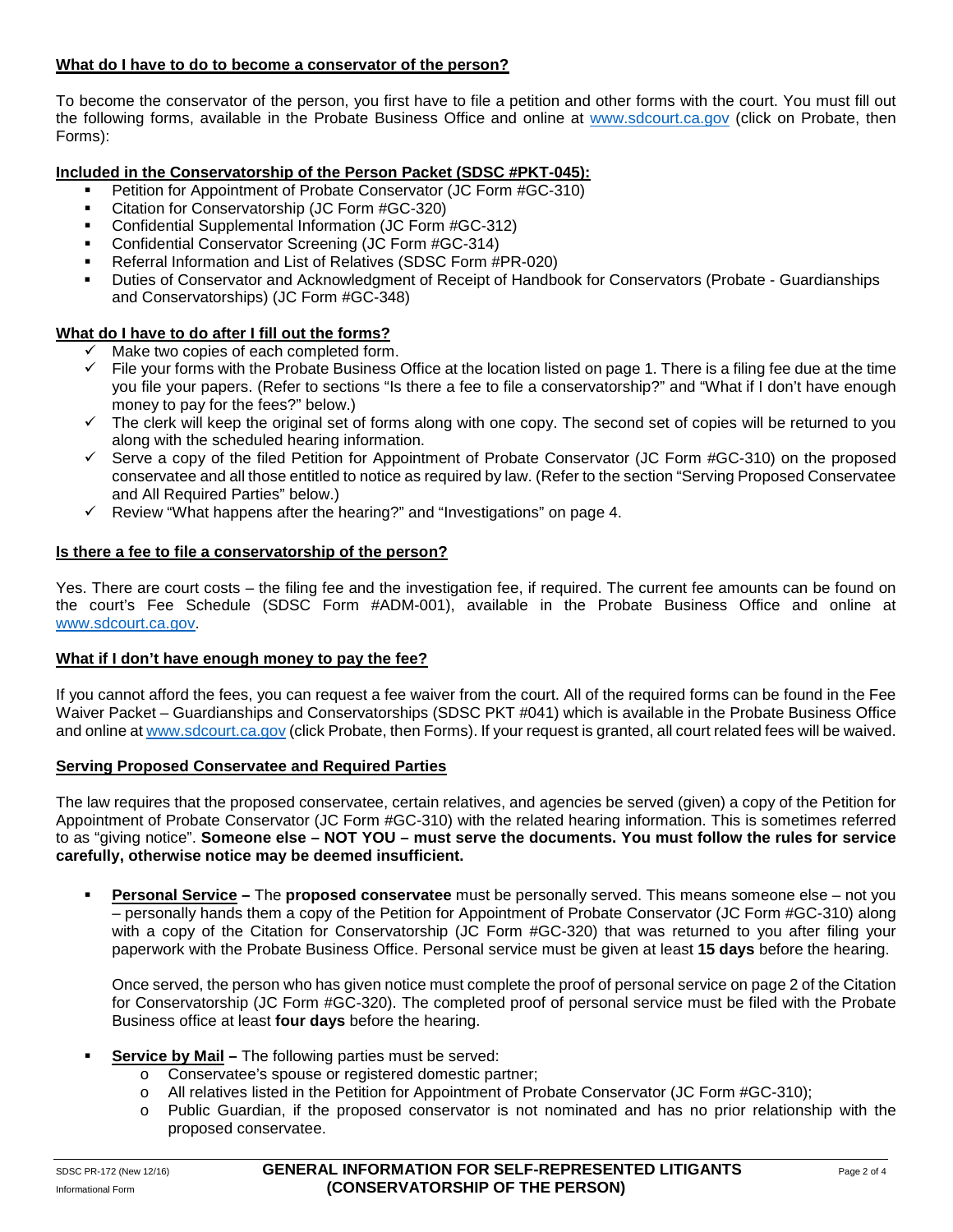- o Public Conservator, if the proposed conservatee is currently under an LPS Conservatorship and the attorney representing the conservatee in the LPS matter;
- o Director of Mental Health, if the proposed conservatee is a patient in, or on leave of absence from, a state institution under the Jurisdiction of the California Department of Mental Health or the California Department of Developmental Services.
- o Veterans Administration, if the proposed conservatee is receiving benefits from them.

This means someone else – not you – mails them a copy of the Petition for Appointment of Probate Conservator (JC Form #GC-310) along with the Notice of Hearing – Guardianship or Conservatorship (JC Form #GC-020). Service by mail must be given at least **15 days** before the hearing.

Once mailed, the person who did the mailing must complete the proof of service on page 2 of the Notice of Hearing – Guardianship or Conservatorship (JC Form #GC-020). The completed proof of service must be filed with the Probate Business office at least **four days** before the hearing.

## **What if I don't know where the proposed conservatee's relatives are?**

If you do not know where the proposed conservatee's relatives are, including the spouse or registered domestic partner, you must make a reasonable and diligent effort to locate them. Some suggestions to find them include:

- $\checkmark$  Asking all family members, friends, acquaintances, and employers;
- $\checkmark$  Searching the real and personal property indexes in the recorder's and assessor's offices in the county where the person last resided;
- $\checkmark$  Looking in the phone book;
- $\checkmark$  Calling telephone information;
- $\checkmark$  Searching on the Internet (e.g. social media).

If you have done everything you can to locate a party and you still cannot locate them, you can ask the court to allow you to proceed without giving notice. To do this, you must complete the Declaration of Diligent Search and Request to Dispense with Notice (SDSC Form #FLF-002), which is available in the Probate Business Office and online at [www.sdcourt.ca.gov,](http://www.sdcourt.ca.gov/) Your declaration must be filed with the Probate Business Office at least **four days** before the hearing.

#### **What happens before the court hearing date?**

Before your court hearing date, a probate examiner will review the paperwork submitted by you and make notes for the probate judge. These notes are referred to as "probate notes." A copy of the probate notes will be available online at [www.sdcourt.ca.gov](http://www.sdcourt.ca.gov/) (click on the Probate tab, then Examiner Notes) about two weeks prior to the hearing.

If there are defects (things that are missing and/or corrections to be made), they will be noted by the probate examiner. Ordinarily the defects need to be corrected before your petition will be granted by the judge. If defects are noted and have not been corrected before the hearing date, attend the hearing to assure the judge you still want the conservatorship. The court may continue the hearing to a later date to allow you time to correct the defects. Contact the probate examiner listed on your probate notes for information on how to correct defects. All corrections must be made at least **four days** before the hearing.

The probate examiners can be contacted by phone or email. Instructions are available online at [www.sdcourt.ca.gov](http://www.sdcourt.ca.gov/) (click on the Probate tab, then Examiner Notes).

#### **What if there is a need for a temporary conservator before the hearing?**

The court may appoint a temporary conservator under the following circumstances:

- 1. There is an immediate and compelling need for the appointment;
- 2. The Petition for Appointment of Probate Conservator (JC Form #GC-310) is filed at the same time;
- 3. All notice has been given as required by law (at least **five days** prior to the hearing for temporary conservatorship).

If the above criteria can be met, you may file the following documents to request the appointment of a temporary conservator:

- **•** Petition for Appointment of Temporary Conservator (JC Form #GC-311)
- Notice of Hearing Guardianship or Conservatorship (JC Form #GC-020)
- **Proof of Personal Service of Notice of Hearing Guardianship or Conservatorship (JC Form #GC-020(P))**
- **Order Appointing Temporary Conservator (JC Form #GC-141)**
- Letters of Temporary Guardianship or Conservatorship (JC Form # GC-150)